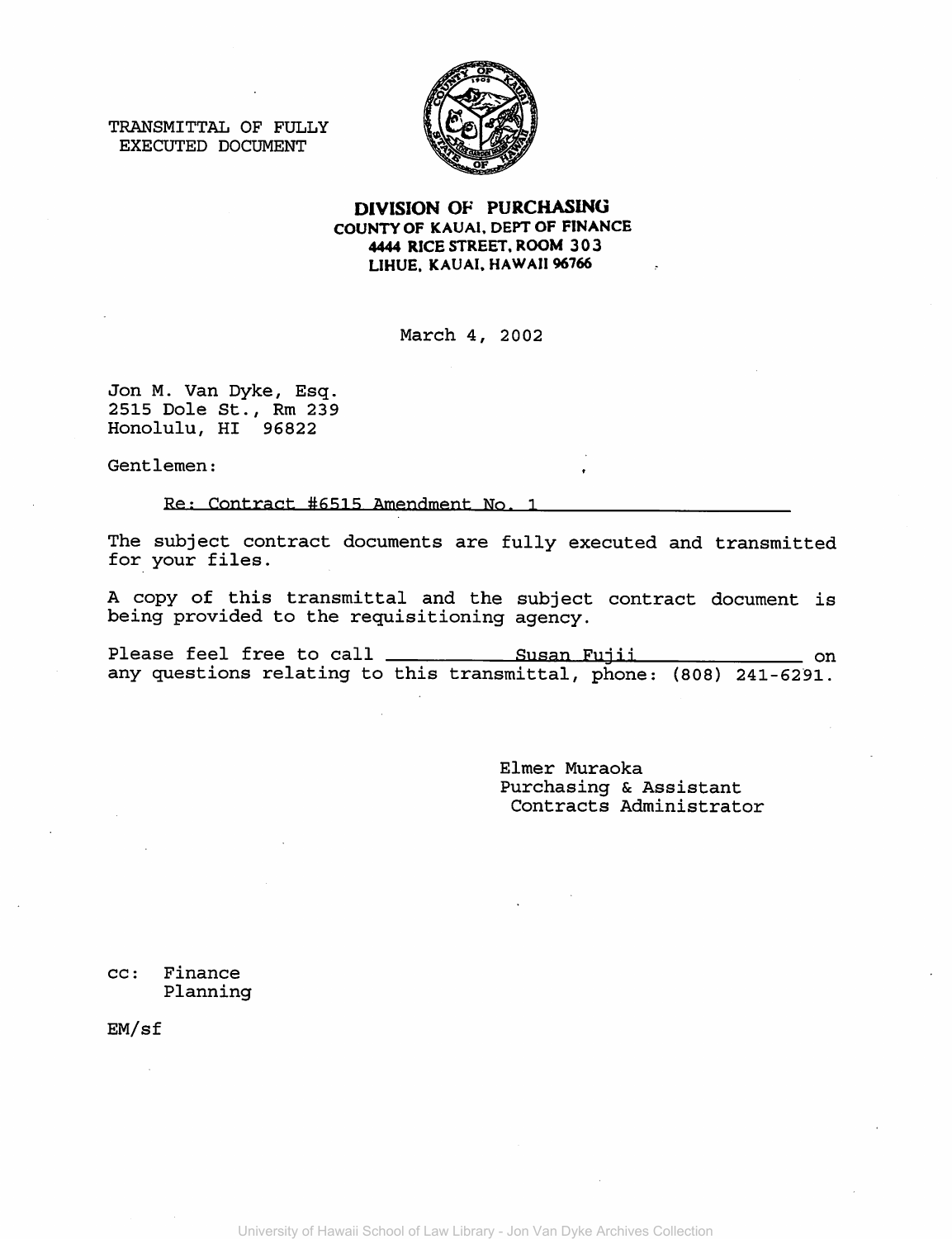## FIRST AMENDMENT TO CONTRACT NO. 6515

THIS FIRST AMENDMENT made by and between the COUNTY OF KAUAI, a political subdivision of the State of Hawaii, (the "County"), whose principal place of business is 4444 Rice Street, Lihue, Hawaii 96766, and JON M. VAN DYKE, ESQ., attorney-at-law, whose business address is 2515 Dole Street, Room 239, Honolulu, Hawaii 96822, (the "Consultant").

## $W$ I T N E S S E T H:

WHEREAS, the County retained the services of the Consultant under Contract No. 6515 ("Contract") to provide certain professional services as special counsel regarding a specialized area of law; and

WHEREAS, Section 5 of the Contract allows for changes and modifications to be made to the Contract by written amendments; and

WHEREAS, the parties mutually agree to amend Section 3 of the Contract entitled Time of Performance by revising the completion date to June 30, 2002;

NOW, THEREFORE, the County and the Consultant, in consideration of the mutual promises hereinafter set forth, hereby agree as follows (material to be deleted is bracketed; new material is underlined):

1. That Section (3) Time of Performance be amended by revising the completion date to read as follows:

"(3) Time of Performance. The Consultant shall begin to provide the described services upon execution of this agreement by all parties and shall complete the scope of service by June 30, [2001] 2002. The Consultant shall submit a proposed work plan/schedule which reflects the primary work task necessary for the timely completion of this project to the officer-in-charge prior to the submittal of the first billing."

2. The parties further mutually agree that all other provisions of the Contract shall remain  $\sim$ in full force and effect, except as amended herein.

IN WITNESS WHEREOF, the parties have executed this First Amendment to the Contract on  $4\frac{4}{\sqrt{2}}$ this  $4\,$ th day of  $W$  $\sim$   $\alpha$ . , 2002.

RECOMMENDED FOR APPROVAL:

**COUNTY OF KAUAI** 

ammend

Planning Director

By Director of Finance

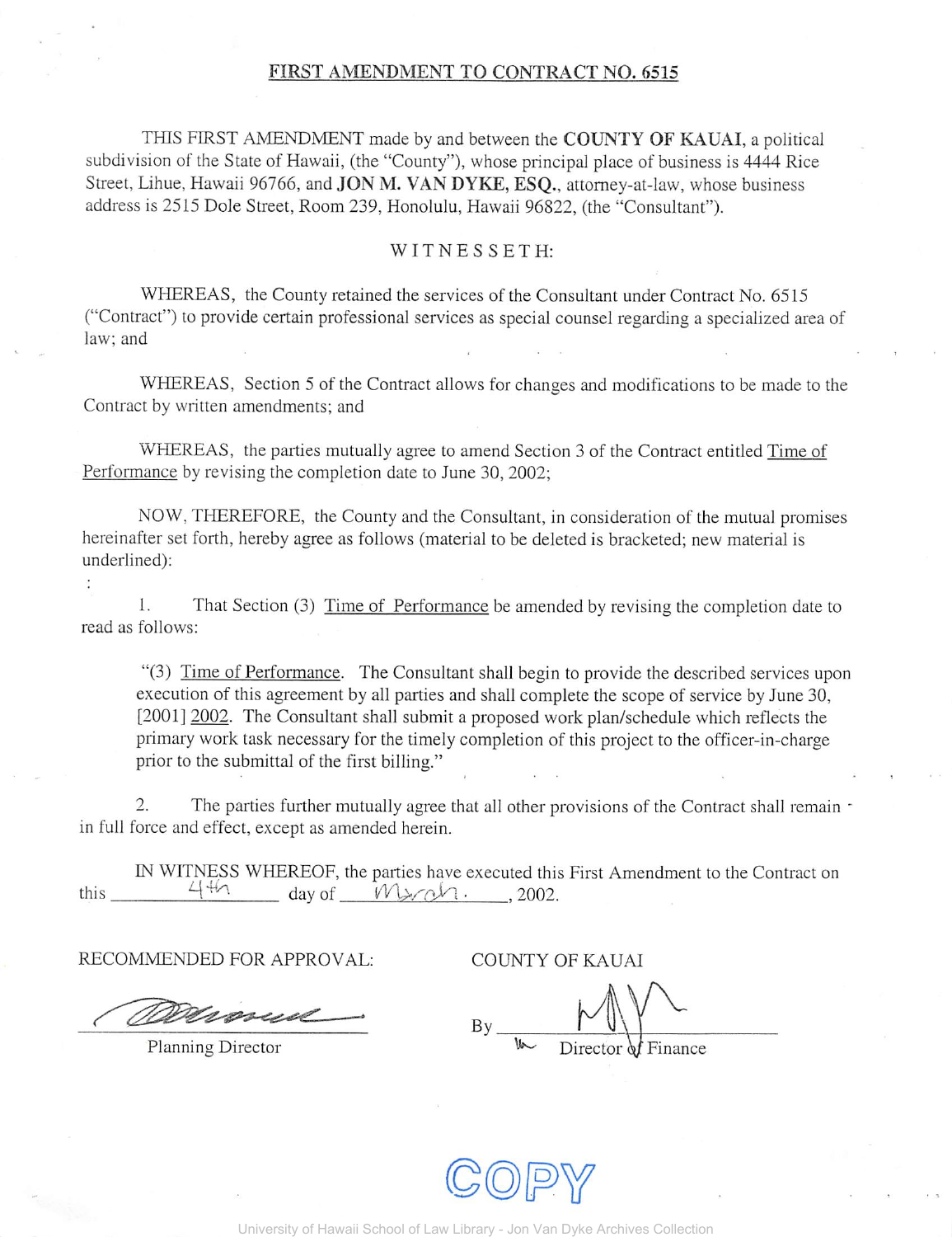APPROVED AS TO FORM AND LEGALITY:

 $\pmb{\mathcal{R}}$  0

County Attorney

 $\mathbf{B}$ y  $\frac{\sqrt{1}}{\sqrt{\text{Constant: } \text{ Jon } M. \text{ Van } D}}$ y ke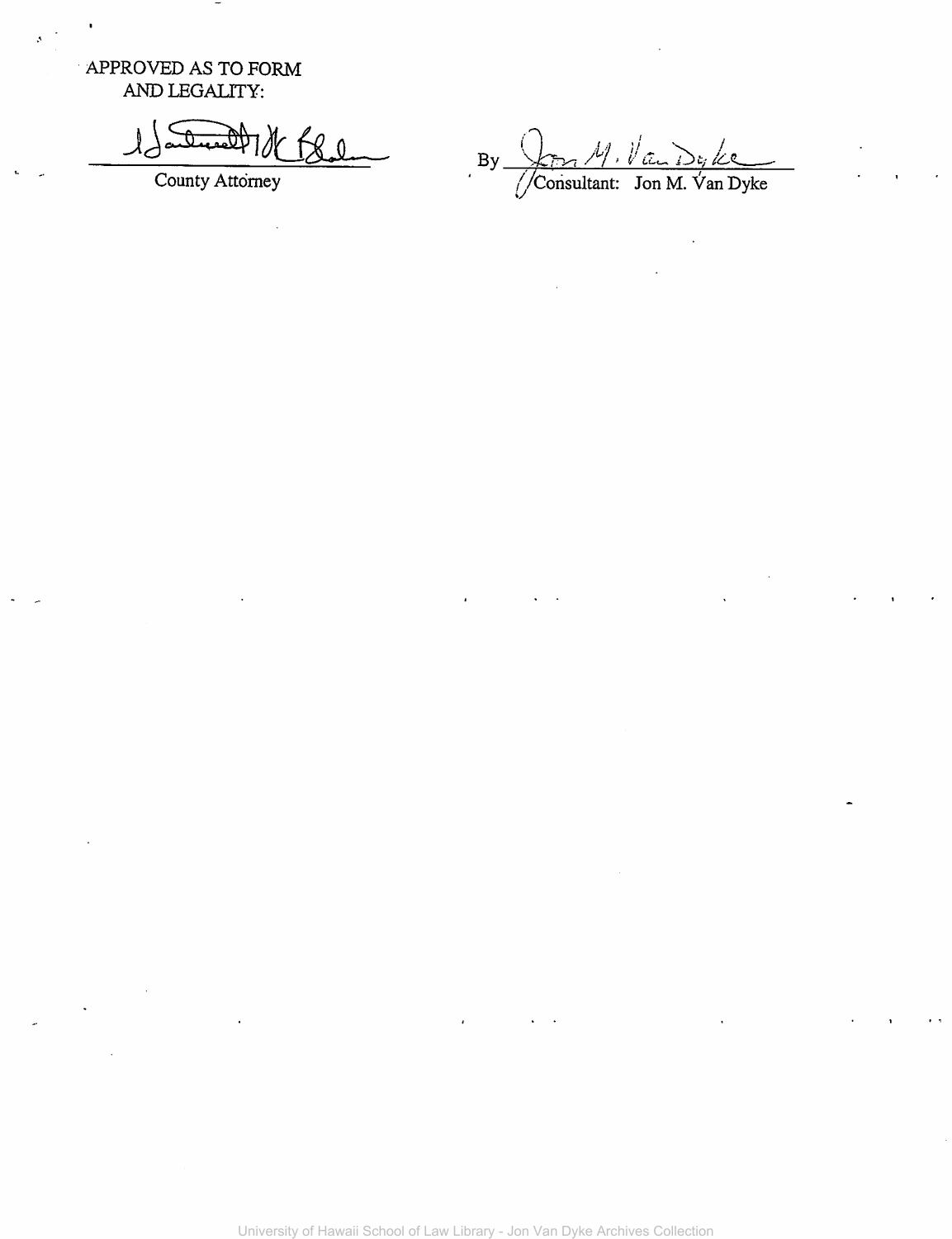STATE OF HAWAII  $\mathcal{V}$  $:$  SS CITY AND COUNTY OF HONOLULU  $\mathcal{E}$ 

On this  $\frac{1966}{100}$  day of  $\frac{7.66}{100}$  or  $\frac{1}{100}$ , before me personally appeared JON M. VAN DYKE, ESQ. to be me known to be the person described in and who executed the foregoing instrument and acknowledged that he executed the same as his free act and deed.

Notary Public, State of Hawaii Name of Notary: DENISE M. RITCHEY My commission expires:  $05/65/62$